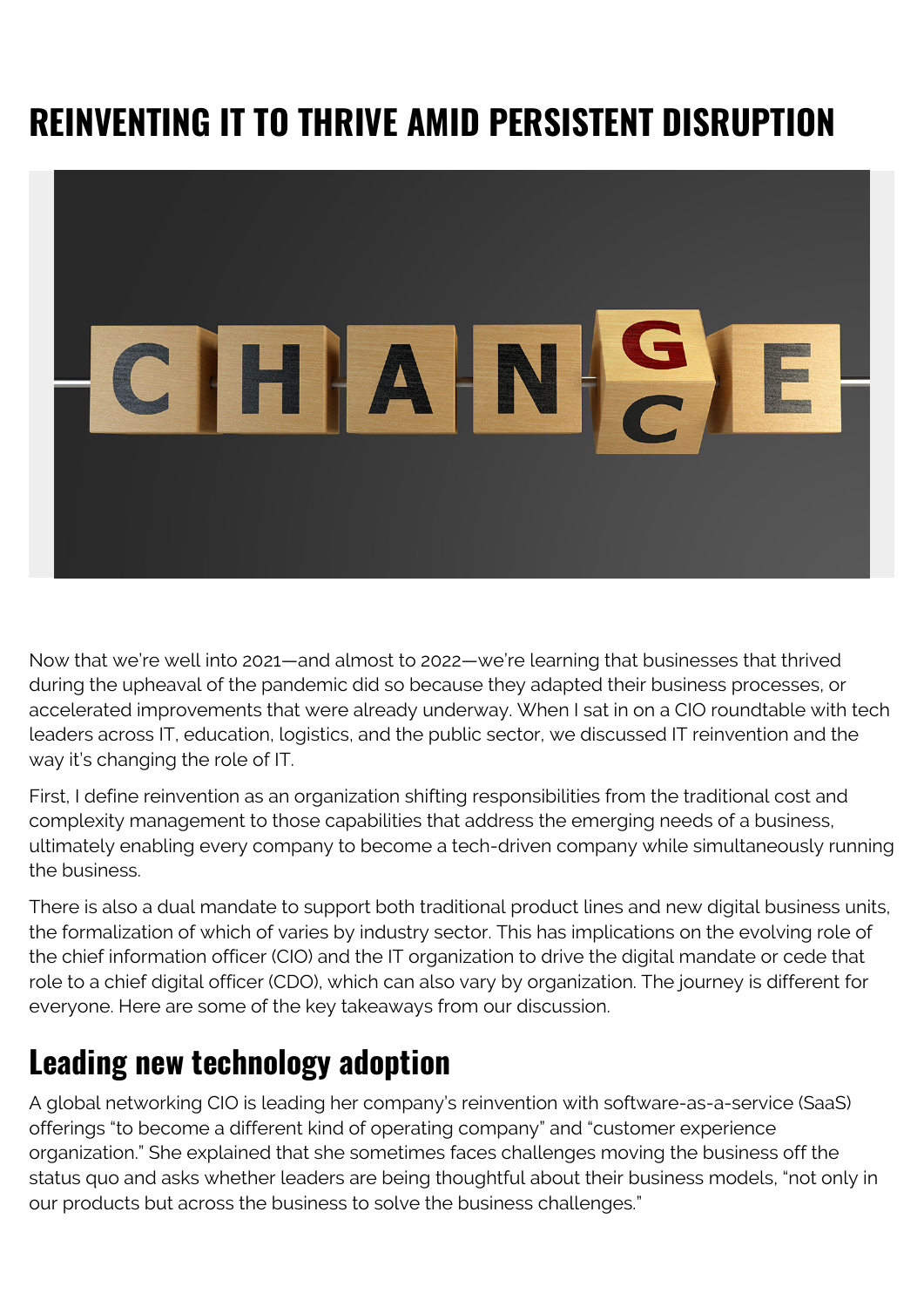"Once something is stable and people have moved on, it's very hard to let them get them to let go of it and that keeps you bound in a certain set of resources which typically are not the resources you need for the future. It's often difficult to change that mindset," she adds.

Another roundtable member is CIO of a cross-threaded business model of U.S. geriatric practices and restaurants that span millions of square feet of real estate. He sees his team's model as an "intersection between design thinking, lean agile, and visual collaboration…to make sure we understand what problem we're trying to solve." He goes on to explain that, "The how should be consistent and the what should always change."

The CIO of a U.S.-based mining processing and logistics company said his company had been reinventing before the pandemic, but the pandemic shifted the timing and the prioritization of some projects. "I think the biggest thing for us…from an IT perspective a change in mindset and starting to think more like products, as opposed to projects, and that's really been good for us," he shared. The company has also worked differently with its end customers, which include truck drivers who are always mobile, and a nationwide supply chain, to get app releases in their hands as quickly as possible.

### **Serving a remote workforce and community**

The IT leader of large U.S. public library system serves 100,000 employees in 34 departments and millions of constituents across a county. The library dispatched staff home to work remotely with tablets and laptops, leveraging Office 365 and undertaking a county-wide risk management framework. "We were able to push all of our processes and operations basically from the scheduler and we're remotely working pretty effectively," she says. "I think we have to still continue to think outside the box when we're pushing a technology to drive where we're going and then allow the flexibility of it to create a roadmap."

## **Capitalizing on success**

The CIO of a U.S.-based private university system says reinvention is innately part of its strategy, and that technology itself is essential to literacy in the same way reading and writing are. "We are blurring the lines between CIO and approvals. We work together partner create degree programs and minors and those are initiated by IT. That's one example of how we are shifting the strategy," he explained. The organization is also incubating its IT work so it owns its intellectual property, folding customer centricity into its reinvention, and in the process more than tripled its Net Promoter Score.

According to the CIO of an engineering, construction, business consulting, and operational services firm, the pandemic presented an opportunity for organizations that were already delivering superior service to amplify what they do, position it as a potential revenue source, and "lift their game and really become part of the business rather than just the support organization."

"Any company is going to have applications to the hundreds, and possibly, thousands. So, how do you take these solutions that you developed internally and try to sell ? There is a great opportunity here to monetize these services," he shared.

#### **Moving beyond device management**

The CIO of a community college in the American Midwest manages device deployments across his